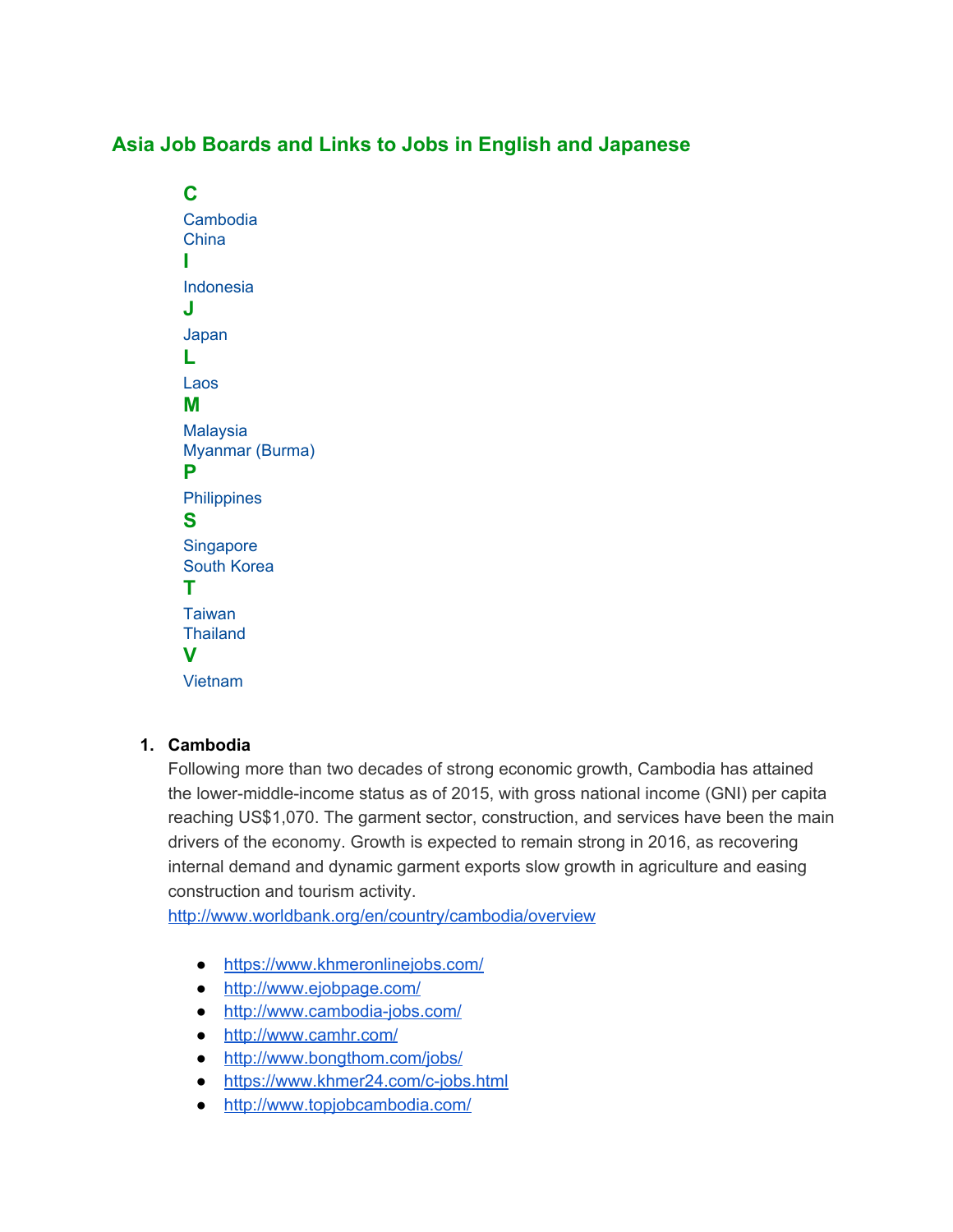● <https://www.everjobs.com.kh/en/job-posting.html>

### 日本語

<https://japanese.adecco.co.th/>

<http://www.thaideshigoto.com/home.php>

<http://lp.jobsugoi.com/>

### **2. Hong Kong**

<http://www.doingbusiness.org/data/exploreeconomies/hong-kong-china>

As one of the world's leading [international financial centres,](https://en.wikipedia.org/wiki/Financial_centre) [Hong Kong'](https://en.wikipedia.org/wiki/Hong_Kong)s service-oriented economy is characterized by its [low taxation,](https://en.wikipedia.org/wiki/Taxation_in_Hong_Kong) almost free port trade and well established international financial market.<sup>[\[13\]](https://en.wikipedia.org/wiki/Economy_of_Hong_Kong#cite_note-13)</sup> Its currency, called the [Hong Kong dollar,](https://en.wikipedia.org/wiki/Hong_Kong_dollar) is legally issued by three major international commercial banks.<sup>[\[14\]](https://en.wikipedia.org/wiki/Economy_of_Hong_Kong#cite_note-14)</sup> and pegged to the US Dollar.<sup>[\[15\]](https://en.wikipedia.org/wiki/Economy_of_Hong_Kong#cite_note-15)[\[16\]](https://en.wikipedia.org/wiki/Economy_of_Hong_Kong#cite_note-16)</sup> [Interest rates](https://en.wikipedia.org/wiki/Interest_rate) are determined by the individual banks in Hong Kong to ensure it is fully market-driven.<sup>[\[17\]](https://en.wikipedia.org/wiki/Economy_of_Hong_Kong#cite_note-17)</sup>There is no officially recognised central banking system, although [Hong](https://en.wikipedia.org/wiki/Hong_Kong_Monetary_Authority) [Kong Monetary Authority](https://en.wikipedia.org/wiki/Hong_Kong_Monetary_Authority) functions as a financial regulatory authority.

- <https://www.asiahospitalitycareers.com/>
- <http://hk.jobsdb.com/hk>
- <http://www.monster.com.hk/>
- <http://www.gov.hk/en/residents/employment/jobsearch/>
- <http://www.indeed.hk/>
- <http://www.jobsearch.hk/>
- <http://hongkong.recruit.net/>

## 日本語 <https://www.rgf-hragent.asia/hongkong/>

[http://hkg.mixb.net/job/job\\_list\\_detail\\_f.php](http://hkg.mixb.net/job/job_list_detail_f.php)

### **3. Japan** <http://www.worldbank.org/en/country/japan/overview>

Japan joined the World Bank in August 1952, the year after the signing of the San Francisco Peace Treaty. Starting in 1953, a number of projects were implemented in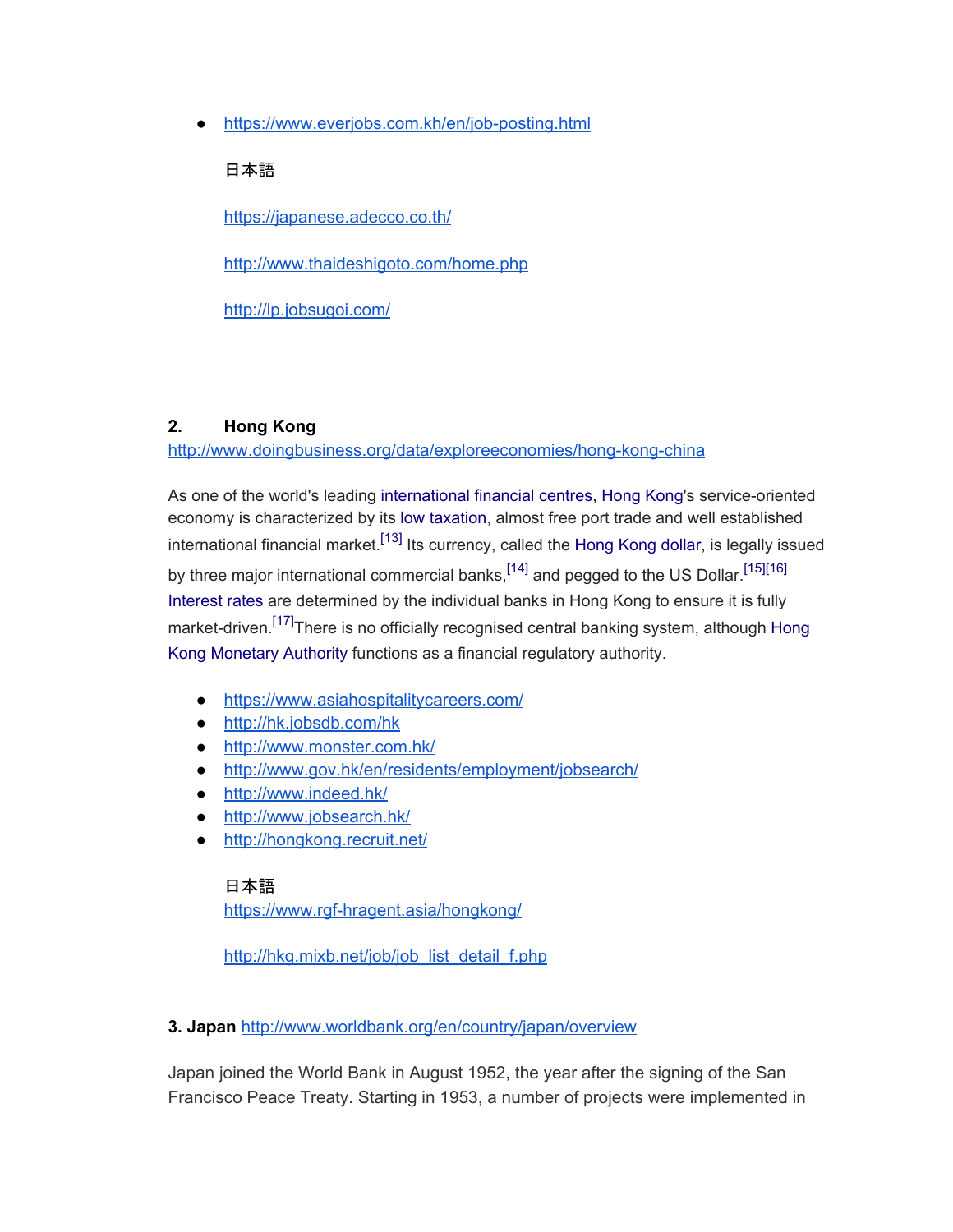Japan with World Bank loans for the development of the nation's economic foundation, such as electric power generation, basic industries development, transportation, water, and infrastructure.

- <http://www.baitoru.com/lp/foreigner/>
- [http://www.Daijob.com](http://www.daijob.com/)
- [http://www.Careercross.com](http://www.careercross.com/)
- [http://www.Gaijinpot.com](http://www.gaijinpot.com/)
- [http://www.Jobsinjapan.com](http://www.jobsinjapan.com/)

### **4. Singapore** [http://www.worldbank.org/en/country](http://www.worldbank.org/en/country/cambodia/overview)**/singapore/overview**

Singapore is a high-income economy with a gross national income of [\\$55,150](http://data.worldbank.org/country/singapore) per capita (Atlas Method), as of 2014. The country provides the world's most [business-friendly](http://www.worldbank.org/en/news/press-release/2013/10/28/singapore-business-friendly-economy-world-philippines-top-ten-improving-business-regulation) [regulatory environment](http://www.worldbank.org/en/news/press-release/2013/10/28/singapore-business-friendly-economy-world-philippines-top-ten-improving-business-regulation) for local entrepreneurs and is ranked among the [world's most](http://siteresources.worldbank.org/INTLED/Resources/339650-1194284482831/4356163-1211318886634/SingaporeProfile.pdf) [competitive economies.](http://siteresources.worldbank.org/INTLED/Resources/339650-1194284482831/4356163-1211318886634/SingaporeProfile.pdf)

- <http://www.singaporejobsonline.com/>
- <http://www.stjobs.sg/singapore-jobs>
- <http://sg.jobsdb.com/sg>
- <http://www.jobstreet.com.sg/>
- <https://www.contactsingapore.sg/en/professionals/find-a-job/jobs-overview>
- [https://www.gumtree.sg](https://www.gumtree.sg/)

### 日本語

<https://www.asiax.biz/job/>

<http://www.mangosteen.com.sg/living/>

<http://sds-singapore.com/>

<http://wakuwork.jp/archives/2524>

<https://kaigai-bbs.com/sgp/sin/thread/job/>

[http://kaigaisyusyoku.com/?page\\_id=828](http://kaigaisyusyoku.com/?page_id=828)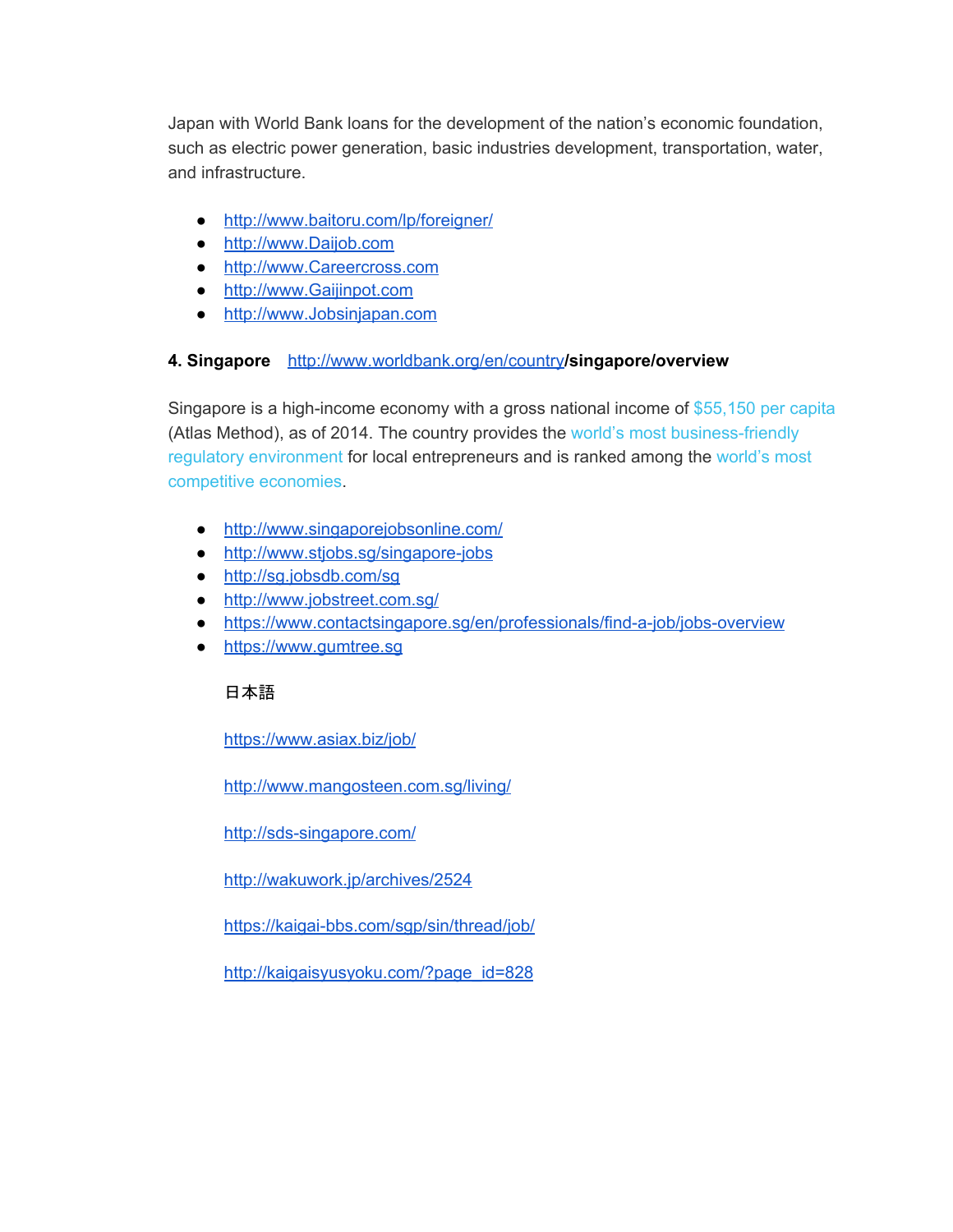### **5. Malaysia** [http://www.worldbank.org/en/country/](http://www.worldbank.org/en/country/cambodia/overview)**malaysia/overview**

Malaysia is a highly open, upper-middle income economy. Malaysia was one of 13 countries identified by the Commission on Growth and Development in its 2008 [Growth](https://openknowledge.worldbank.org/handle/10986/6507) [Report](https://openknowledge.worldbank.org/handle/10986/6507) to have recorded average growth of more than 7 percent per year for 25 years or more. Economic growth was inclusive, as Malaysia also succeeded in nearly eradicating poverty.

- <http://www.jobstreet.com.my/>
- <http://www.jobsmalaysia.gov.my/>
- <https://www.ricebowl.my/en>
- <http://www.careerjet.com.my/search/jobs?s=&l=Malaysia>
- <http://www.indeed.com.my/>

#### 日本語

<http://malaysia-job.net/>

[http://recruit.jobsearch-asia.com/job/data.php?c=s05\\_index](http://recruit.jobsearch-asia.com/job/data.php?c=s05_index)

<http://www.asiadeoshigoto.com/>

### **6. Phillippines** <http://www.worldbank.org/en/country/philippines>**/overview**

The Philippines is currently one of the most dynamic economies in the East Asia region, with sound economic fundamentals and a globally recognized competitive workforce. Growth has been robust in the past five years, registering an average 6.2 percent from 2010-2015, significantly higher than average 4.5 percent annual growth in 2000-2009

- [http://www.worldbank.org/en/country/philippine](http://www.worldbank.org/en/country/philippines)
- <http://www.jobstreet.com.ph/>
- <http://www.bestjobs.ph/>
- <http://www.jobopenings.ph/>
- <http://jobfinderph.com/>
- [http://www.jobstreet.com.ph](http://www.jobstreet.com.ph/)
- [https://ph.jora.com](https://ph.jora.com/)
- [http://www.Onlinejobs.ph](http://www.onlinejobs.ph/)

## 日本語

<http://jobsphilippine.com/2013/10/jobsearching/>

<http://primer.ph/recruit/>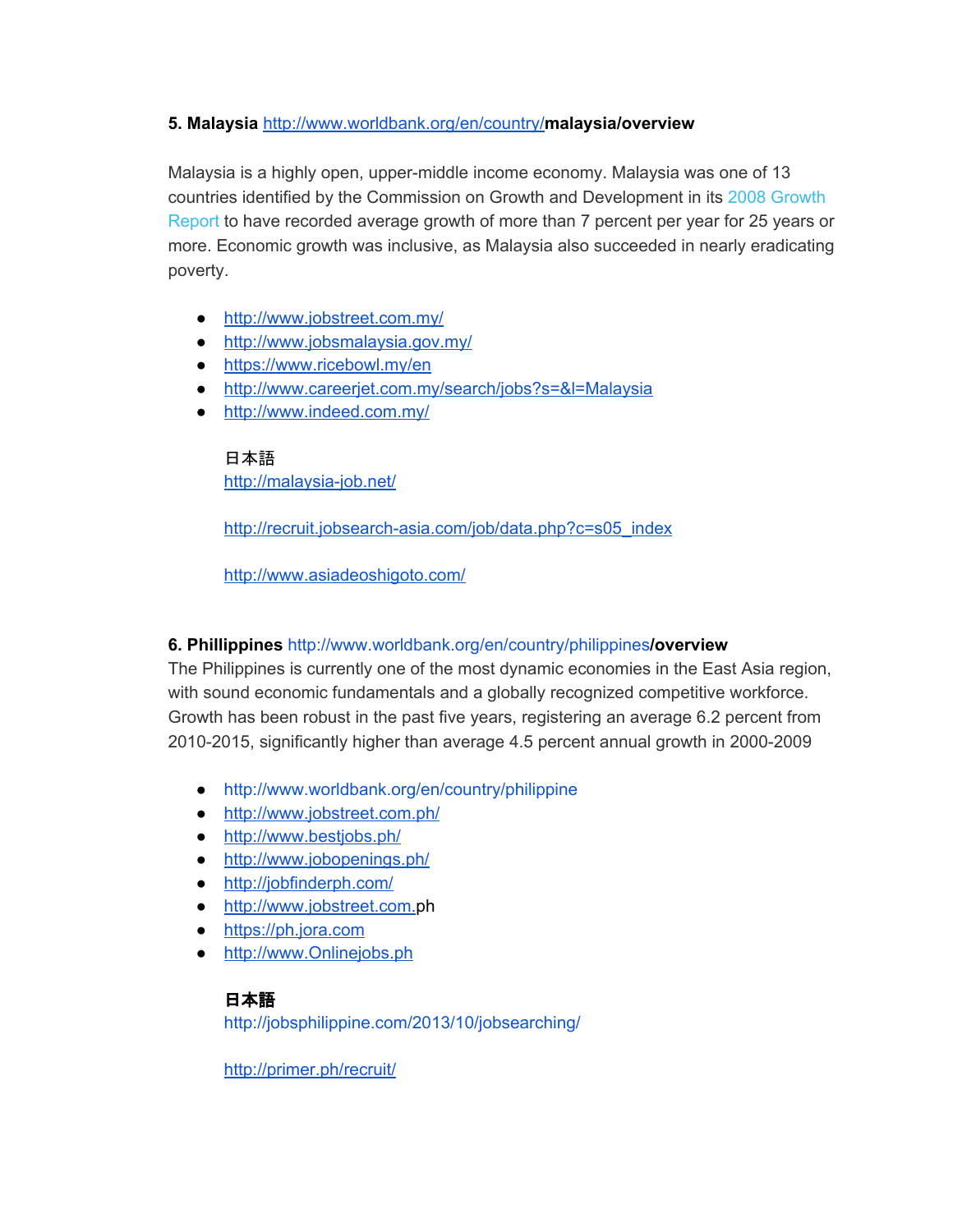### **7. Indonesia** [http://www.worldbank.org/en/country/](http://www.worldbank.org/en/country/cambodia/overview)**indonesia/overview**

The largest economy in Southeast Asia, Indonesia – a diverse archipelago nation of more than 300 ethnic groups -- has charted impressive economic growth since overcoming the Asian financial crisis of the late 1990s. The country's gross national income per capita has steadily risen, from \$560 in the year 2000 to \$3,374 in 2015. Today, Indonesia is the world's fourth most populous nation, the world's 10th largest economy in terms of purchasing power parity, and a member of the G-20. An emerging middle-income country, Indonesia has made enormous gains in poverty reduction, cutting the poverty rate to more than half since 1999, to 11.2% in 2015.

- <http://www.jobstreet.co.id/en/>
- <http://id.jobsdb.com/id>
- <http://www.jobsinjakarta.com/>
- <http://reeracoen.id/>
- <http://www.bestjobsindonesia.com/>
- <http://www.englishfirst.com/ESL-Jobs/teaching-jobs-in-indonesia/>

## 日本語

<http://r-indonesia.com/>

### **8. Vietnam** [http://www.worldbank.org/en/country/](http://www.worldbank.org/en/country/cambodia/overview)**vietnam/overview**

Vietnam's development record over the past 25 years is remarkable. Economic and political reforms under Đổi Mới, launched in 1986, have spurred rapid economic growth and development and transformed Vietnam from one of the world's poorest to a lower middle-income country.

- <http://www.jobstreet.vn/en/>
- <https://www.vietnamworks.com/job-search>
- <https://www.ngocentre.org.vn/jobs>
- <http://tnhvietnam.xemzi.com/en/c/1/job/list>
- <http://www.anphabe.com/>

### 日本語 <http://kosaido-hr.com/ja/>

<https://kyujin.careerlink.asia/vietnam>

**9. China** [http://www.worldbank.org/en/country/](http://www.worldbank.org/en/country/cambodia/overview)**china/overview**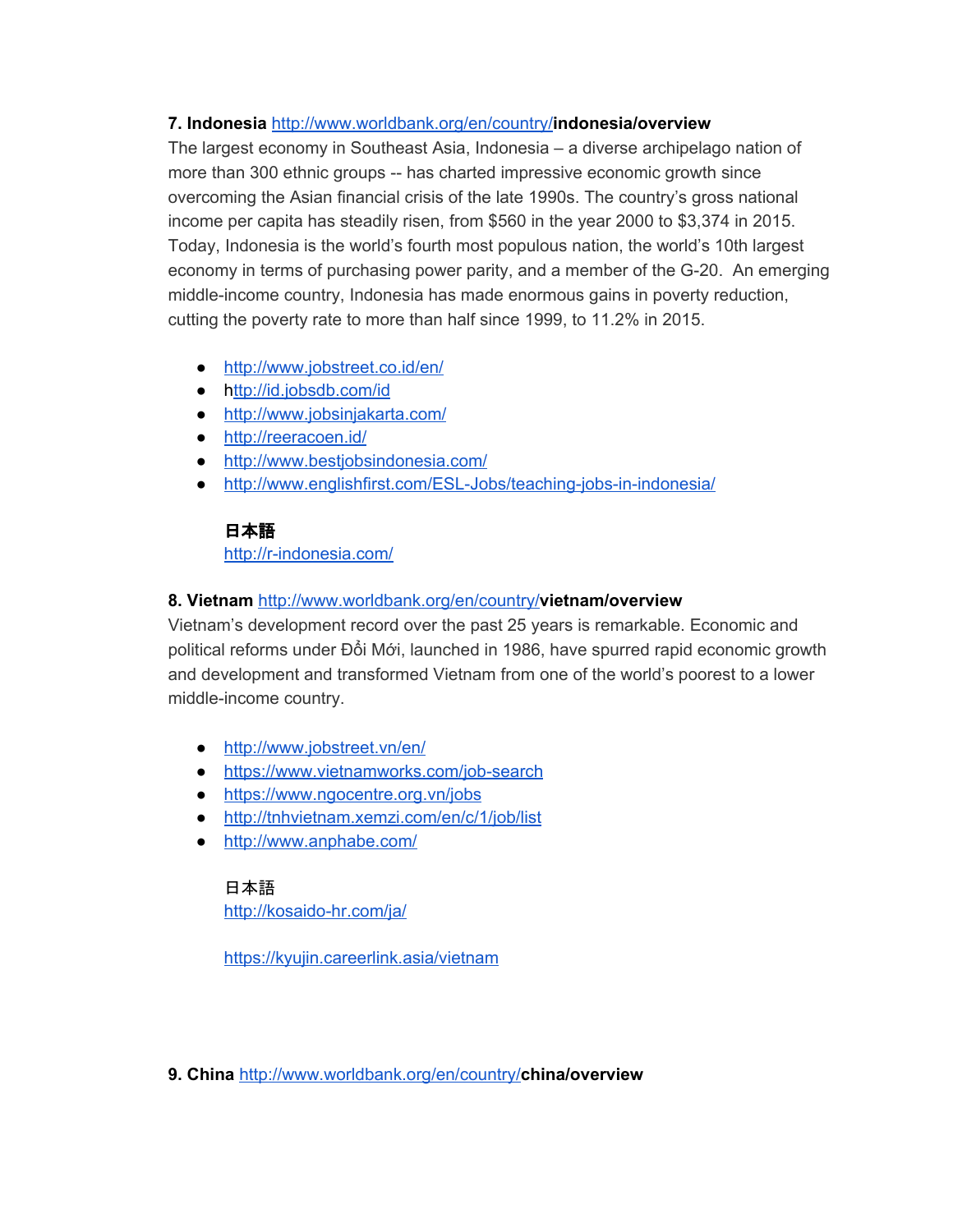Since initiating market reforms in 1978, China has shifted from a centrally-planned to a market-based economy and has experienced rapid economic and social development. GDP growth has averaged nearly 10 percent a year—the fastest sustained expansion by a major economy in history—and has lifted more than 800 million people out of poverty. China reached all the Millennium Development Goals (MDGs) by 2015 and made a major contribution to the achievement of the MDGs globally.

- <http://jobs.echinacities.com/>
- <http://www.chinajob.com/>
- [http://www.51job.com/bo/AboutUs\\_e.php](http://www.51job.com/bo/AboutUs_e.php)
- <http://www.career-jet.cn/online-english-teacher-jobs.html>

### 日本語

<http://www.ajajob.com/>

<http://alaworld.net/?Jobs/china>

<http://staff.hiwork.jp/typeLaugage/china.aspx>

### **10. Thailand** [http://www.worldbank.org/en/country/](http://www.worldbank.org/en/country/cambodia/overview)**thailand/overview**

[Thailand became](http://www.worldbank.org/en/news/press-release/2011/08/02/thailand-now-upper-middle-income-economy) an upper-middle income economy in 2011. Over the last four decades, Thailand has made remarkable progress in social and economic development, moving from a low-income country to an upper-income country in less than a generation. As such, Thailand has been one of the widely cited development success stories, with sustained strong growth and impressive poverty reduction, particularly in the 1980s. However, average growth has slowed to 3.5 percent over 2005-2015. The government has embarked on an ambitious reform program to raise Thailand's long-term growth path and achieve high-income status

- <http://th.jobsdb.com/th>
- <http://bangkok.craigslist.co.th/search/jjj>
- <http://www.monster.co.th/>
- [http://www.ajarn.com/recruitment/browse\\_jobs/](http://www.ajarn.com/recruitment/browse_jobs/)

### **11. Taiwan** [http://www.worldbank.org/en/country/](http://www.worldbank.org/en/country/cambodia/overview)**taiwan/overview**

- <http://www.careerjet.com.tw/jobs-in-taiwan-84119.html>
- <https://www.justlanded.jp/english/Taiwan/Jobs>
- <http://www.jobsintaipei.com/>
- <http://www.tealit.com/>
- <http://tw.jobsdb.com/tw>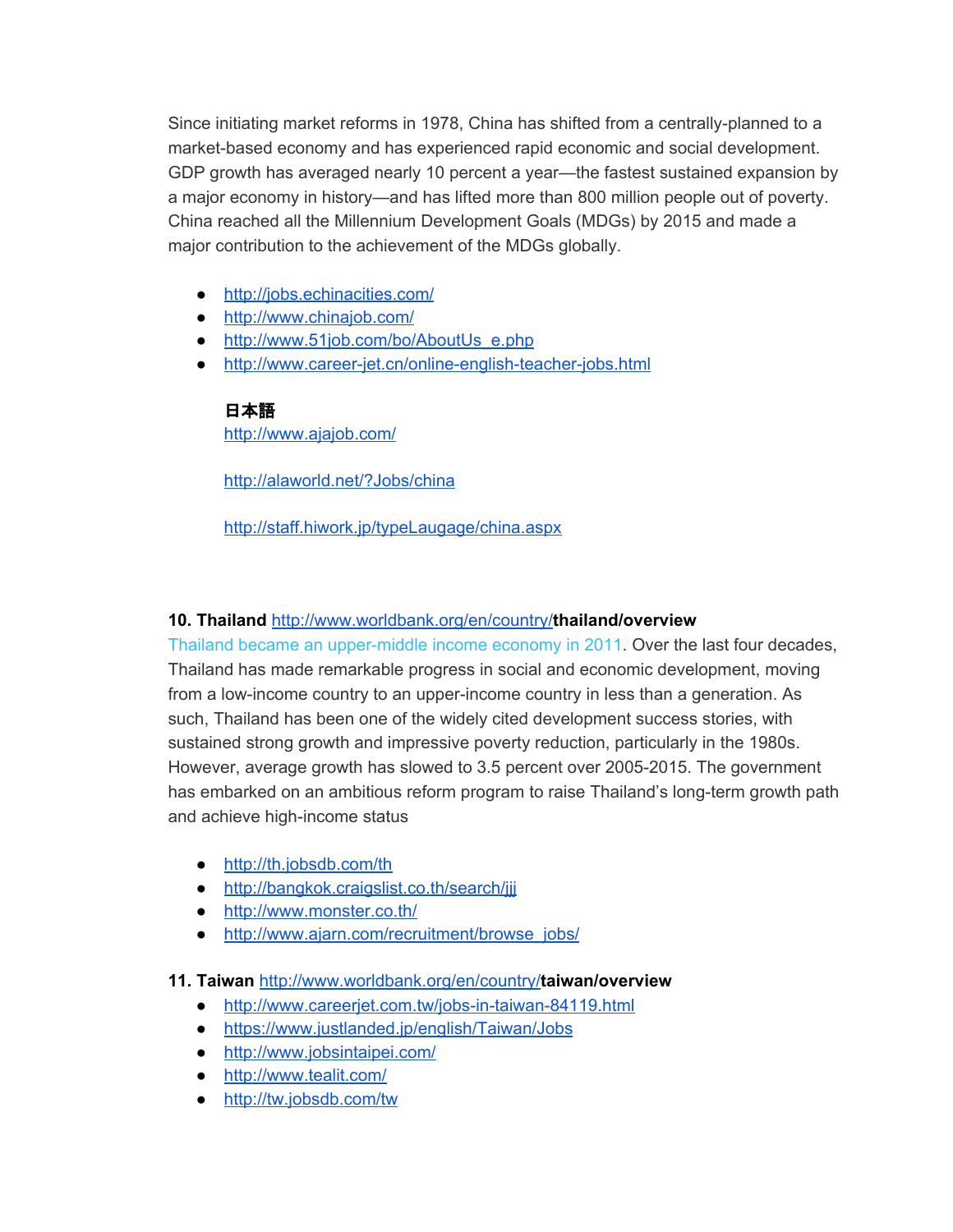● [https://www.englishintaiwan.com/classifieds/79-employment/teacher-jobs-in-taiw](https://www.englishintaiwan.com/classifieds/79-employment/teacher-jobs-in-taiwan.html) [an.html](https://www.englishintaiwan.com/classifieds/79-employment/teacher-jobs-in-taiwan.html)

# 日本語

[http://www.reeracoen.tw/jp/jobsearch/%E5%8F%B0%E5%8C%97](http://www.reeracoen.tw/jp/jobsearch/%E5%8F%B0%E5%8C%97/)**[/](http://www.reeracoen.tw/jp/jobsearch/%E5%8F%B0%E5%8C%97/)**

## **12. South Korea** <http://www.worldbank.org/en/country/korea/overview>

Korea has experienced remarkable success in combining rapid economic growth with significant reductions in poverty. Government of Korea policies resulted in real GDP growth averaging 10 percent annually between 1962 and 1994. This spectacular performance was fueled by annual export growth of 20 percent in real terms, while savings and investment rose sharply above 30 percent of GDP.

- <http://www.eslcafe.com/jobs/korea/>
- <http://www.koreaobserver.com/jobs>
- <http://seoul.craigslist.co.kr/search/jjj>
- <http://koreajobfinder.com/>

## 日本語

[http://www.ecareer.ne.jp/contents/oversea/k01\\_3.jsp](http://www.ecareer.ne.jp/contents/oversea/k01_3.jsp)

## **13. Laos** <http://www.worldbank.org/en/country/lao/overview>

Lao PDR, a lower-middle income economy with a GNI per capita of \$1,730 in 2015, is one of the fastest growing economies in the East Asia and Pacific region. GDP growth averaged 7 percent over the last decade, with increasing use of the country's natural resources – mostly water, minerals and forests – contributing one third to growth. Construction and services also expanded, with growing regional integration boosting tourism and attracting foreign investment.

- <http://data.worldbank.org/country/lao-pdr>
- <http://www.108job.la/home>
- <http://www.directoryofngos.org/ingo2/job>

## 日本語

<http://www.jobdirect.jp/word/%E3%83%A9%E3%82%AA%E3%82%B9/1>

<http://tenshoku-ex.jp/word/%E3%83%A9%E3%82%AA%E3%82%B9>

**14. Myanmar** [http://www.worldbank.org/en/country/m](http://www.worldbank.org/en/country/cambodia/overview)yanmar/overview